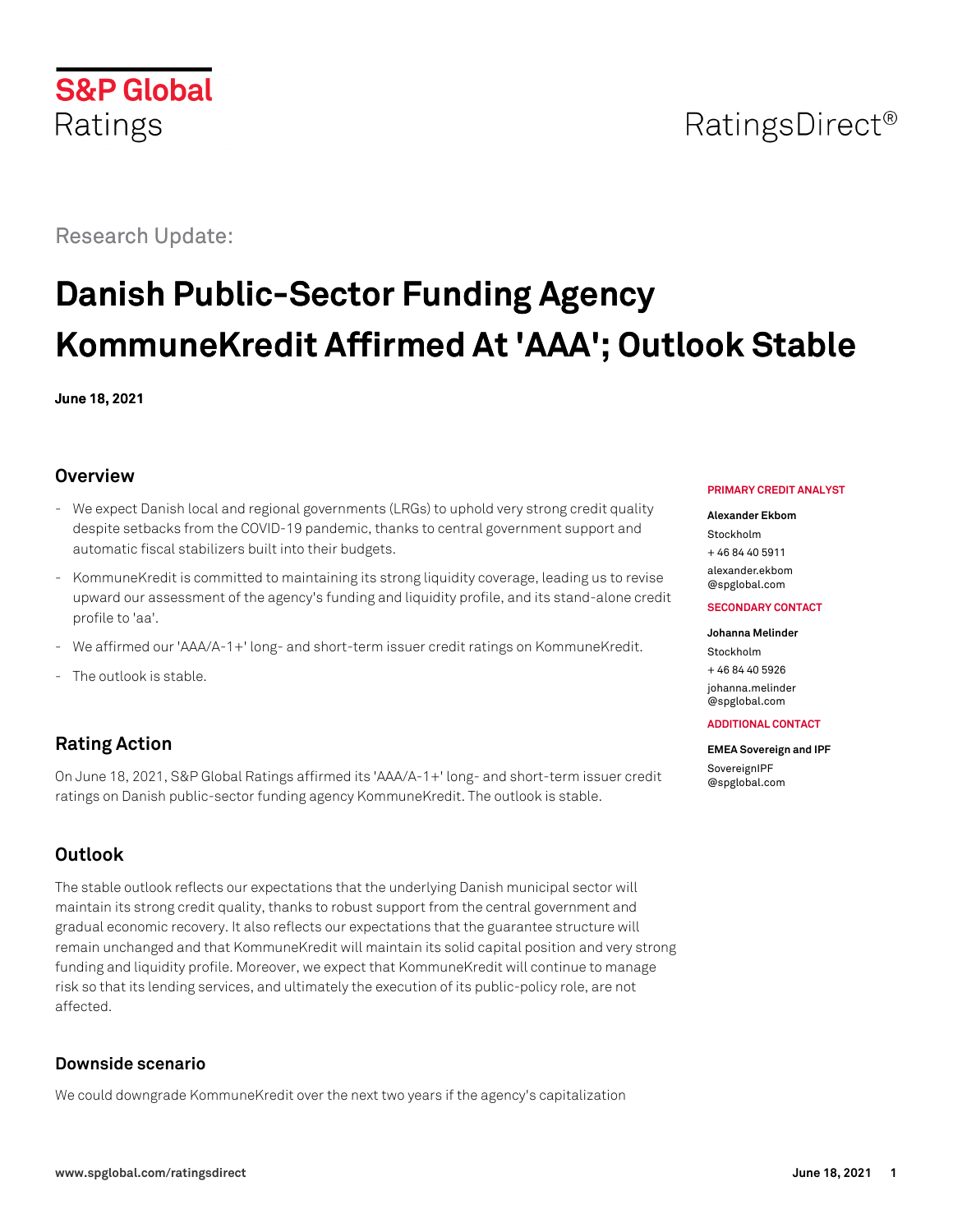#### **Research Update: Danish Public-Sector Funding Agency KommuneKredit Affirmed At 'AAA'; Outlook Stable**

declined to the extent that that its risk-adjusted capital (RAC) ratio decreasing to below 15%. This could result from higher lending book expansion or increased concentration on the top borrowers. We could also lower the ratings if we observed a diminishing likelihood of receiving extraordinary support from its members, Danish LRGs, or a structural deterioration of the creditworthiness of the underlying sector.

## **Rationale**

The ratings reflect KommuneKredit's very strong market position, its important public-policy mandate, and highly creditworthy borrowers and members. Sustained high capitalization, solid funding, very strong liquidity, and our expectation that KommuneKredit will benefit from extraordinary support from its highly creditworthy LRG shareholders also support the ratings.

## **Enterprise risk profile: A very strong market position as a key lender to the low-risk municipal sector and an important public-policy mandate**

- A very competitive loan offer underpins the agency's strong public-policy role and impressive market position.
- Denmark's wealthy, resilient economy and well-developed financial sector, and the LRG sector's strong ties to the 'AAA' rated sovereign are credit strengths.
- Danish LRGs have shown resilient financial performance despite subdued economic activity due to the COVID-19 pandemic.

KommuneKredit's public-sector mandate is to provide funding solely to its members, Danish LRGs. The agency provides funding directly to its member municipalities and regions, or to companies with a municipal guarantee. As a result, KommuneKredit's loan book contains only Danish LRG risk and it holds a very strong market position, with a market share of close to 100% of total lending to the LRG sector.

The agency has a pronounced public-policy mandate based on its ownership, support structure, niche lending, and nonprofit mission. As such, KommuneKredit plays a very important role in supplying financing to the Danish LRG sector by ensuring stable and advantageous funding in national and international capital markets. KommuneKredit's public-policy relevance is further accentuated by its long-term engagement in the LRG sector. A distinguishing feature of the Danish LRG sector is its target of long-term borrowing. More than 40% of KommuneKredit's loans mature after five years, which shows the agency's long-term commitment to the sector. Although the agency has call options on its loans that could potentially provide additional flexibility, we do not expect it will exercise them, due to its public-policy role and very close ties to the LRG sector.

We view KommuneKredit's overall financial management and governance as strong but not as robust as its Nordic peers', particularly when focusing on the internal credit assessment of its members. In contrast to Kommunalbanken, Municipality Finance, and Kommuninvest, KommuneKredit does not perform its own credit analysis of individual borrowers. Instead, KommuneKredit relies on the monitoring of the LRG sector by the Danish Ministry for Economic Affairs and the Interior.

The Danish LRG sector exhibits key structural features that support its high credit standing and our view of a strong public sector industry risk and country risk assessment. The economy is wealthy, the financial system is advanced, the LRG sector benefits from low leverage and a strong institutional framework, and there are close links between the LRG sector and the 'AAA' rated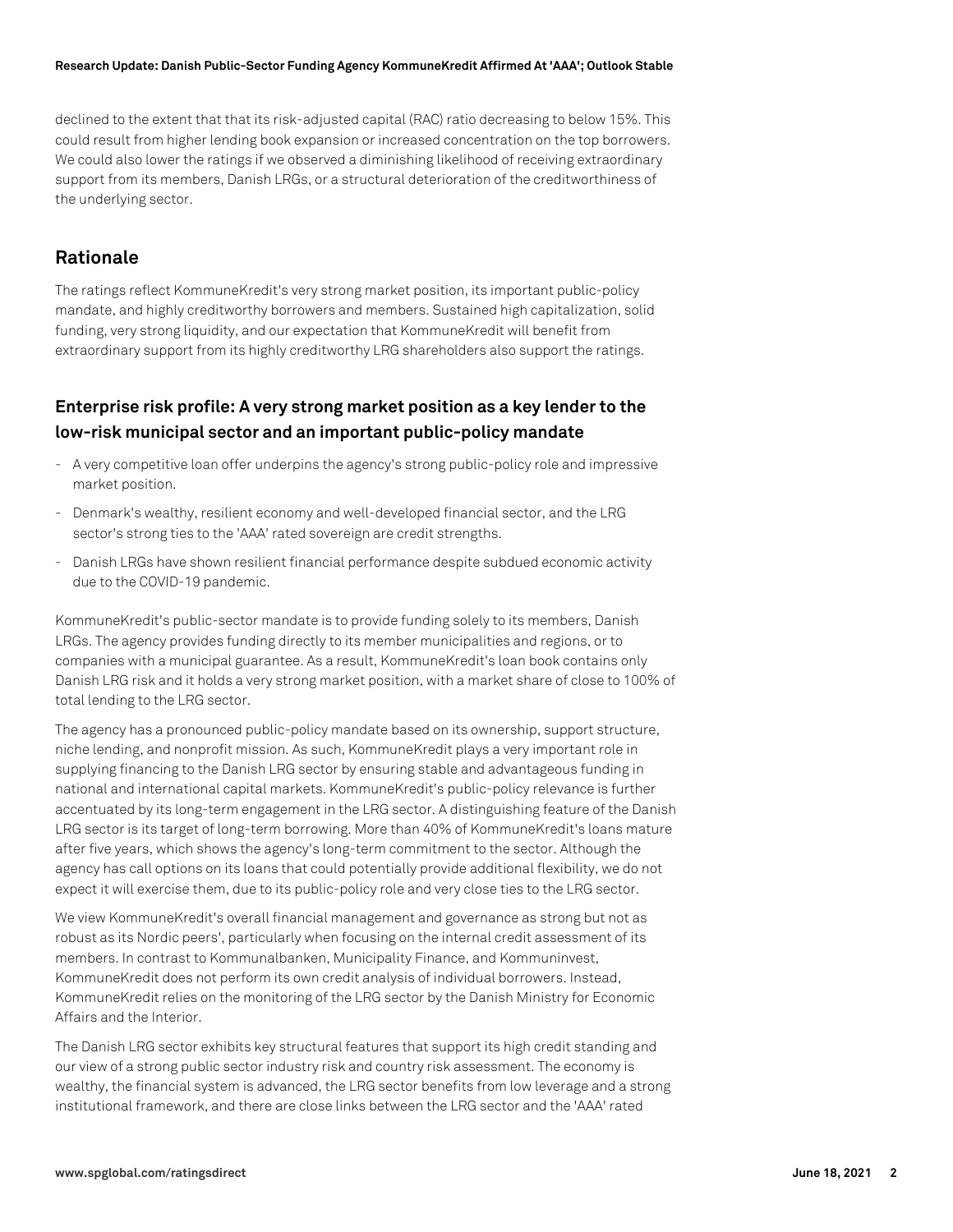#### **Research Update: Danish Public-Sector Funding Agency KommuneKredit Affirmed At 'AAA'; Outlook Stable**

sovereign. The aforementioned close oversight from government is incorporated into our assessment of the institutional framework of the Danish LRG sector as extremely strong. We note that Danish LRGs have experienced limited financial impact from the COVID-19 pandemic, largely thanks to central government support and automatic fiscal stabilizers built into the Danish financing system for LRGs. We expect the central government will continue to compensate Danish LRGs for lost revenue and increased costs if the pandemic-induced recession continues beyond our current base case.

## **Financial Risk Profile: Very strong capitalization and structurally strengthened liquidity coverage provide financial buffers**

- KommuneKredit's very strong capital ratios result from institutionalized low lending growth.
- We believe the agency's liquidity position has improved and that it can consistently maintain scheduled loan disbursements to members without access to external funding in a stressed scenario.
- Broad access to diversified funding and the track record of a positive funding gap support a positive funding profile.

Our RAC ratio for KommuneKredit, before adjustments, is one of the highest on our capital adequacy scale, at a very strong 59.5% on Dec. 31, 2020 (versus 54.5% a year earlier). After applying adjustments specific to public-sector funding agencies, to account for single-name concentration on Danish municipalities, the RAC ratio declines to 20.0% (versus 19.2% on Dec. 31, 2019), but continues to exceed the 15% threshold for the current capital assessment. The increase in the RAC ratio is spurred by moderate lending growth coupled with internal capital generation. We expect KommuneKredit will maintain its capitalization in the coming years. In our view, due to its significant market share and the lending strategy's dependence on general borrowing trends in the Danish LRG sector, the agency is exposed to possible higher lending concentration. However, we think that it has a sufficient buffer to absorb such an increase.

KommuneKredit's funding strategy focuses on benchmark issuance in strategic markets, including green bonds. All markets are open to KommuneKredit because of its excellent brand recognition and deep investor base. Since early 2018, KommuneKredit has issued primarily standard funding instruments, in contrast to the practice earlier when structured notes where common. We expect this will continue. Moreover, the agency's funding ratio have continued to improve and stood at 1.5x on Dec. 31, 2020, and we expect funding sources will adequately cover maturing debt in a given time period. As a result, we consider the agency's funding profile positive.

In our view, the agency has also improved its liquidity coverage and we now consider it to have a very strong liquidity position. We calculate KommuneKredit's liquidity ratio to be 1.7x as of March 31, 2021, and we observe that it has been consistently above 1.2x since 2018. This ratio indicates that KommuneKredit can meet its financial obligations over a one-year period, including a buffer. We factor into our calculations stressed market conditions, under which we assume the agency would not have access to the capital markets. Moreover, KommuneKredit uses bilateral credit support annexes (CSAs), which support its liquidity position in our view.

By law, KommuneKredit can pre-finance up to 25% of lending, with the metric standing at 13% on Dec. 31, 2020. The agency's liquidity portfolio is invested in liquid fixed-income securities issued by governments, states, regional governments, multilateral development banks, and financial institutions rated 'AA-' or higher.

KommuneKredit hedges risk through derivatives, although this creates material counterparty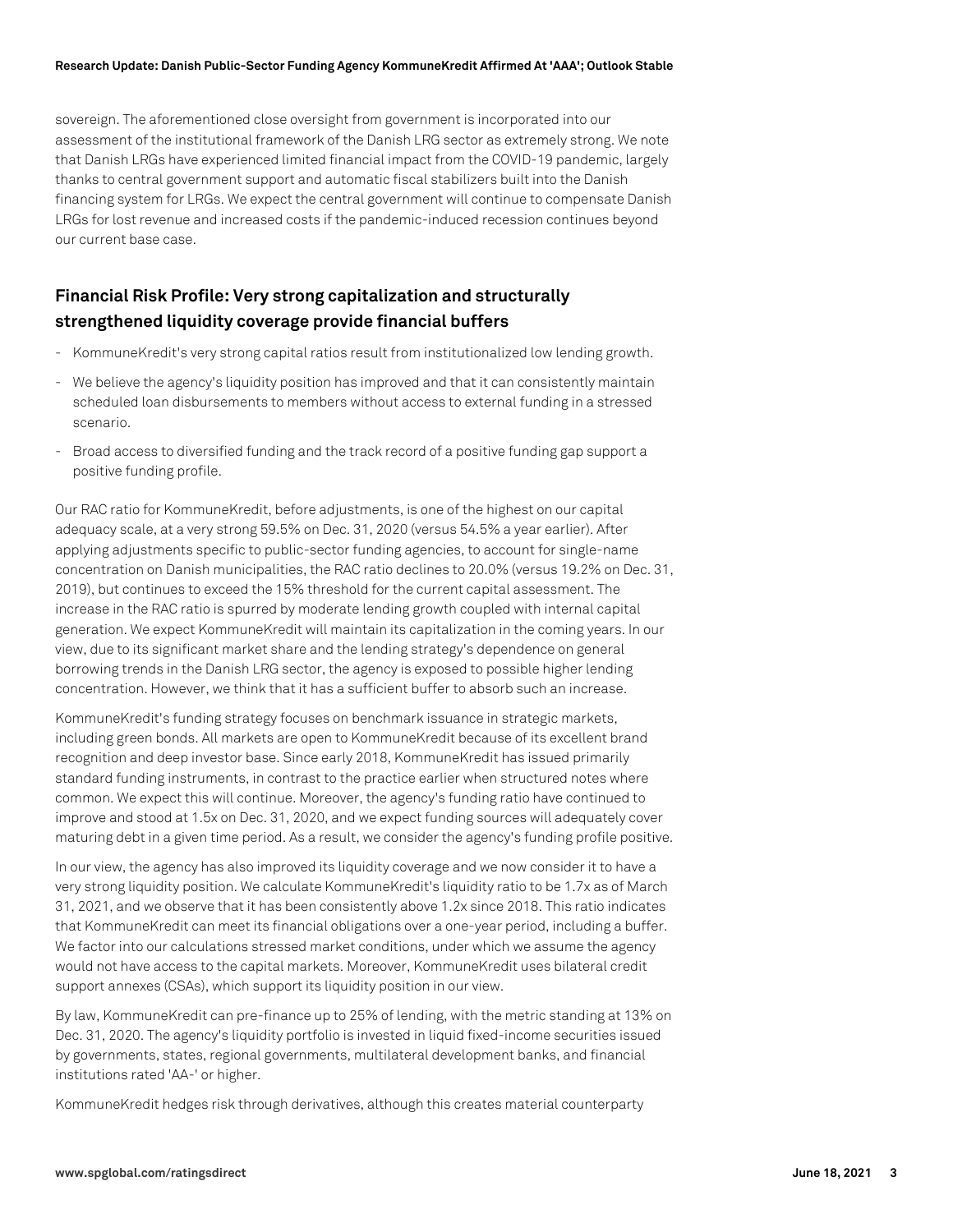exposure to financial institutions, we believe risks are adequately captured in our RAC calculations and funding and liquidity metrics. Importantly, the agency follows prudent counterparty limitations and risk-reducing contracts--such as International Swaps and Derivatives Association master agreements and CSAs--to handle these exposures.

We observe that securities issued by KommuneKredit are eligible as collateral in the Danish central bank's monetary policy operations, and its foreign currency issues are eligible as collateral at the European Central Bank. However, KommuneKredit's lending book is not eligible as collateral; therefore, the eligibility of its securities does not enhance its liquidity position, in our  $V$  $\Omega$ 

## **Extremely high likelihood of extraordinary support via a joint and several guarantee from its highly creditworthy members**

- KommuneKredit's highly creditworthy members are liable for its obligations under a joint and several liability scheme, and we expect that the largest members will support the agency if needed.
- We assess the likelihood of KommuneKredit receiving extraordinary government support to be extremely high, owing to what we view as the agency's integral link to, and very important role for, its municipal government members.
- Additional uplift for what we regard as support mutualization from other members with strong investment-grade credit profiles leads to the rating of 'AAA'.

KommuneKredit's members are responsible for its obligations through a joint and several liability mechanism. This translates into an explicit, statutory liability of all municipalities and regions, and ultimately of the central government. We assess the guarantee structure as predictable and immediately enforceable by law, under which members have to inject capital if the capital ratio falls below 1%. We understand that any investor, without a court order, can call upon any guaranteeing member to pay a claim on KommuneKredit. This gives the largest LRG members, whose creditworthiness we assess as slightly below the sovereign's, an extremely strong incentive to provide support to KommuneKredit before the guarantees are called. The legal enforceability of the guarantee underpins our assessment of an integral link between KommuneKredit and its members. At the same time, we consider that KommuneKredit has a very important role in providing cost-efficient funding to its members. We therefore believe there is an extremely high likelihood that members would support KommuneKredit should it experience financial distress, before any guarantees are called.

Moreover, we believe that KommuneKredit's other LRG members would also be liable and able to support it in a stress scenario. This underlines our view of sector support, in addition to extraordinary support from the largest owners. All together, we add two notches of uplift to the 'aa' stand-alone credit profile, leading to the issuer credit rating of 'AAA'.

Table 1

#### **KommuneKredit Selected Indicators**

| (Mil. DKK)               | --Year ended Dec. 31-- |         |         |         |         |
|--------------------------|------------------------|---------|---------|---------|---------|
|                          | 2020                   | 2019    | 2018    | 2017    | 2016    |
| <b>Business position</b> |                        |         |         |         |         |
| Total adjusted assets    | 233.872                | 236.935 | 226,609 | 222.564 | 223.938 |
| Customer loans (gross)   | 192.459                | 184.967 | 177.454 | 173.580 | 168,589 |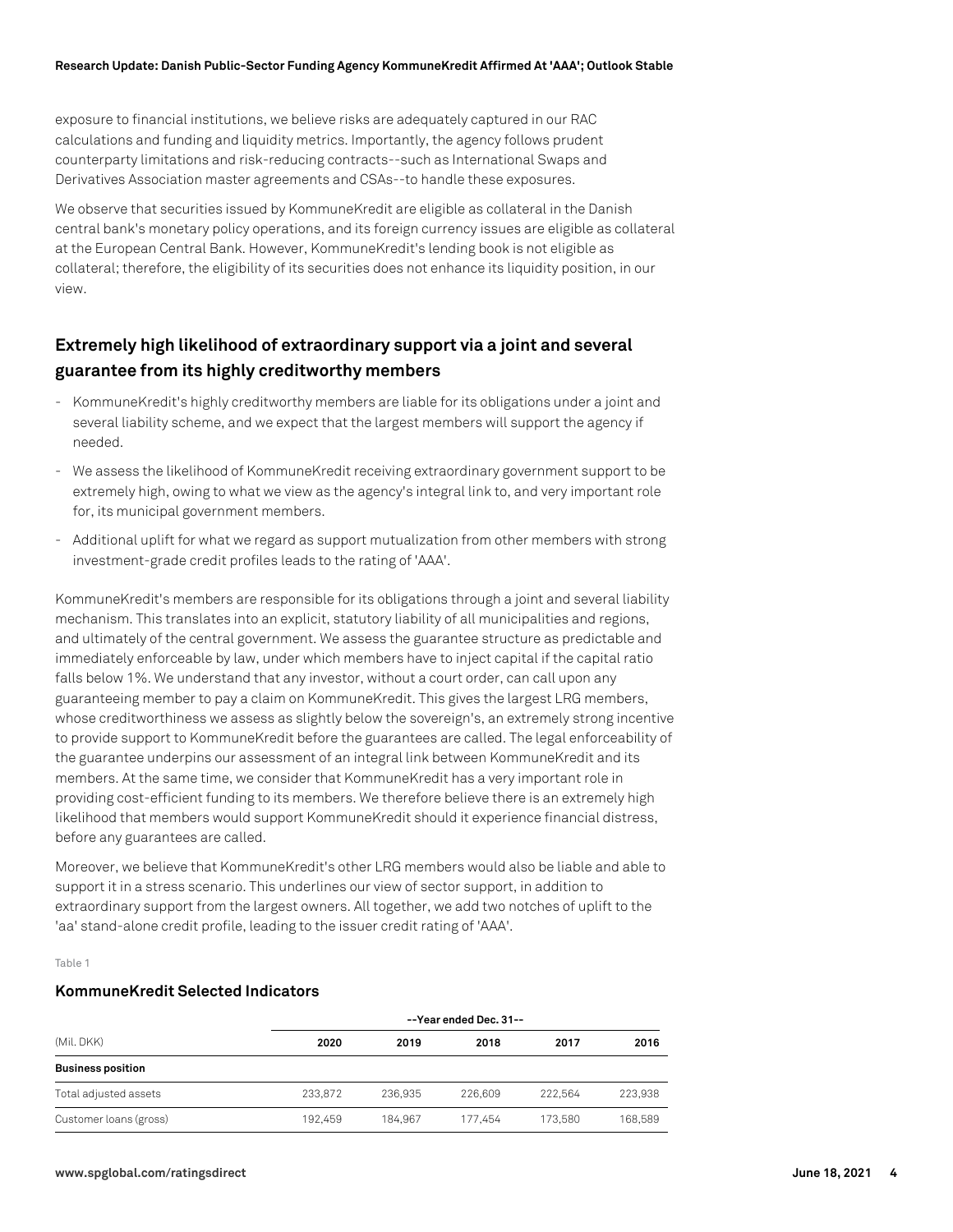#### Table 1

#### **KommuneKredit Selected Indicators (cont.)**

|                                                         | --Year ended Dec. 31-- |         |         |         |         |
|---------------------------------------------------------|------------------------|---------|---------|---------|---------|
| (Mil. DKK)                                              | 2020                   | 2019    | 2018    | 2017    | 2016    |
| Growth in loans (%)                                     | 4                      | 4       | 2       | 3       | 7       |
| Net interest revenues                                   | 440                    | 495     | 441     | 634     | 656     |
| Noninterest expenses                                    | 130                    | 126     | 127     | 123     | 106     |
| Capital and risk position                               |                        |         |         |         |         |
| <b>Total liabilities</b>                                | 225,475                | 228,756 | 218,873 | 215,231 | 217,094 |
| Total adjusted capital                                  | 8,397                  | 8,179   | 7,736   | 7,333   | 6,844   |
| Assets/capital                                          | 28                     | 29      | 29      | 30      | 33      |
| RAC ratio before diversification (%)*                   | 60                     | 55      | 41      | 35      | N.A.    |
| RAC ratio after diversification (%)*                    | 20                     | 19      | 17      | 15      | N.A.    |
| Gross nonperforming assets/gross loans                  | 0                      | $\circ$ | 0       | 0       | 0       |
| Funding and liquidity§                                  |                        |         |         |         |         |
| Liquidity ratio with loan disbursement (1<br>year)      | 1.7                    | 1.4     | 1.3     | 0.6     | N.A.    |
| Liquidity ratio without loan disbursement<br>$(1$ year) | 2.3                    | 1.5     | 1.4     | 1.0     | N.A.    |
| Funding ratio (1 year)                                  | 1.5                    | 1.4     | 1.1     | 0.7     | N.A.    |

\*RAC ratios for 2017 are as of end-April 2018, for 2018 as of end-March 2019, and 2019 and 2020 as of end-December. §Funding and liquidity ratios for 2018 are as of end-June 2019, and for 2019 and 2020 as of end-March 2020 and 2021, respectively. Funding ratio is without loan disbursements. RAC--Risk-adjusted capital. DKK--Danish krone. N.A.--Not available.

## **Ratings Score Snapshot**

Table 2

#### **KommuneKredit Ratings Score Snapshot**

| Issuer Credit Rating     | $AA/Stable/A-1+$ |
|--------------------------|------------------|
| <b>SACP</b>              | aa               |
| Enterprise Risk Profile  | Strong (2)       |
| <b>PICRA</b>             | Strong (2)       |
| <b>Business Position</b> | Very Strong (1)  |
| Management & Governance  | Strong (2)       |
| Financial Risk Profile   | Very Strong (1)  |
| Capital Adequacy         | Very Strong (1)  |
| Funding and              | Positive and     |
| Liquidity                | Very Strong (1)  |
| Support                  | 1                |
| <b>GRE Support</b>       | 1                |
| Group Support            |                  |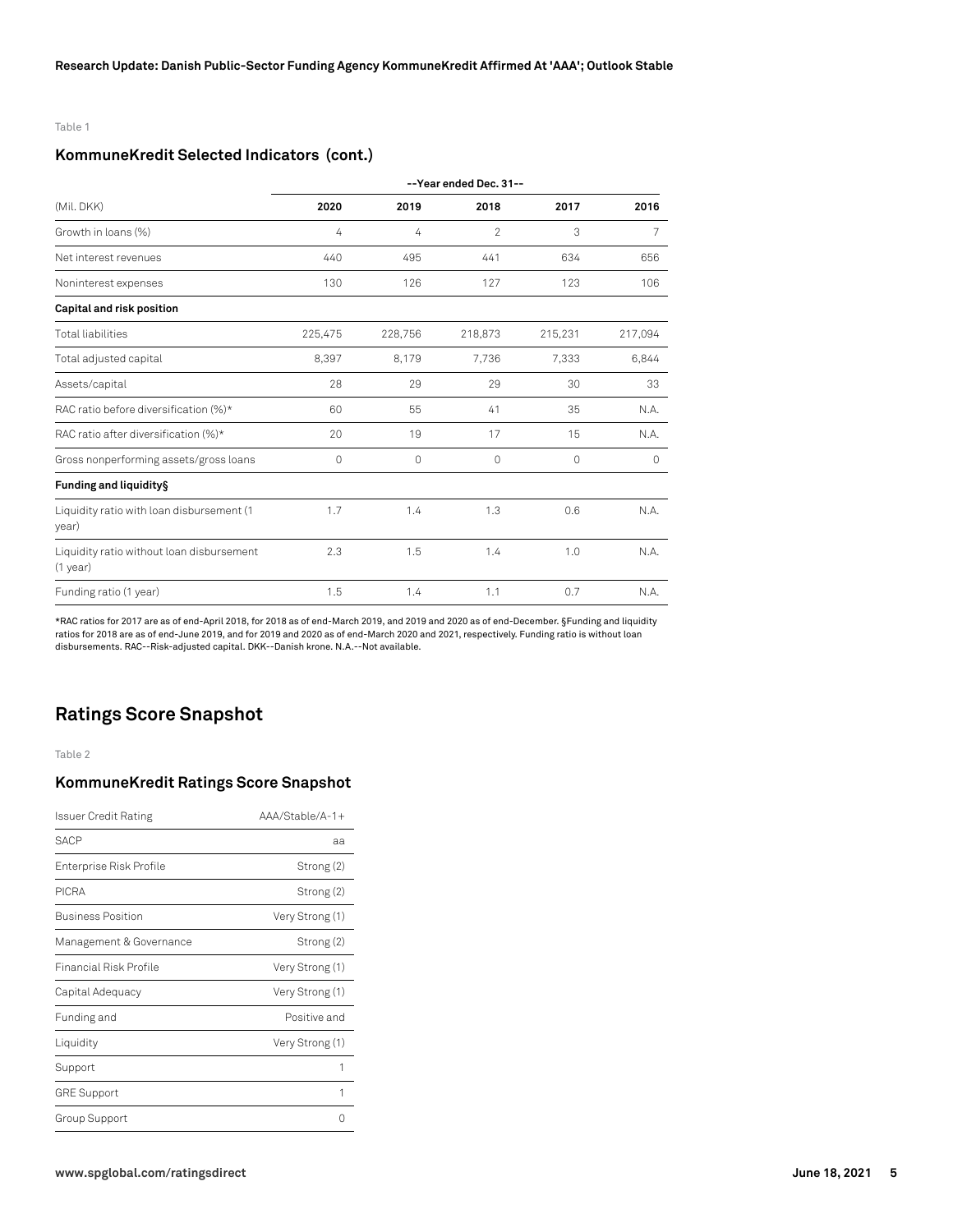#### Table 2

### **KommuneKredit Ratings Score Snapshot (cont.)**

Additional Factors 1

PICRA--Public-Sector Industry Risk And Country Risk Assessment.

## **Related Criteria**

- Criteria | Governments | International Public Finance: Public-Sector Funding Agencies: Methodology And Assumptions, May 22, 2018
- Criteria | Financial Institutions | General: Risk-Adjusted Capital Framework Methodology, July 20, 2017
- General Criteria: Methodology For Linking Long-Term And Short-Term Ratings, April 7, 2017
- General Criteria: Rating Government-Related Entities: Methodology And Assumptions, March 25, 2015
- General Criteria: Principles Of Credit Ratings, Feb. 16, 2011

## **Related Research**

- Institutional Framework Assessment: Danish Regions And Municipalities, Feb. 3, 2021

## **Ratings List**

| <b>Ratings Affirmed</b>              |     |  |  |  |
|--------------------------------------|-----|--|--|--|
| KommuneKredit                        |     |  |  |  |
| Issuer Credit Rating AAA/Stable/A-1+ |     |  |  |  |
| KommuneKredit                        |     |  |  |  |
| Senior Unsecured                     | AAA |  |  |  |
| Commercial Paper A-1+                |     |  |  |  |

Certain terms used in this report, particularly certain adjectives used to express our view on rating relevant factors, have specific meanings ascribed to them in our criteria, and should therefore be read in conjunction with such criteria. Please see Ratings Criteria at www.standardandpoors.com for further information. A description of each of S&P Global Ratings' rating categories is contained in "S&P Global Ratings Definitions" at https://www.standardandpoors.com/en\_US/web/guest/article/-/view/sourceId/504352 Complete ratings information is available to subscribers of RatingsDirect at www.capitaliq.com. All ratings affected by this rating action can be found on S&P Global Ratings' public website at www.standardandpoors.com. Use the Ratings search box located in the left column. Alternatively, call one of the following S&P Global Ratings numbers: Client Support Europe (44) 20-7176-7176; London Press Office (44) 20-7176-3605; Paris (33) 1-4420-6708; Frankfurt (49) 69-33-999-225; Stockholm (46) 8-440-5914; or Moscow 7 (495) 783-4009.